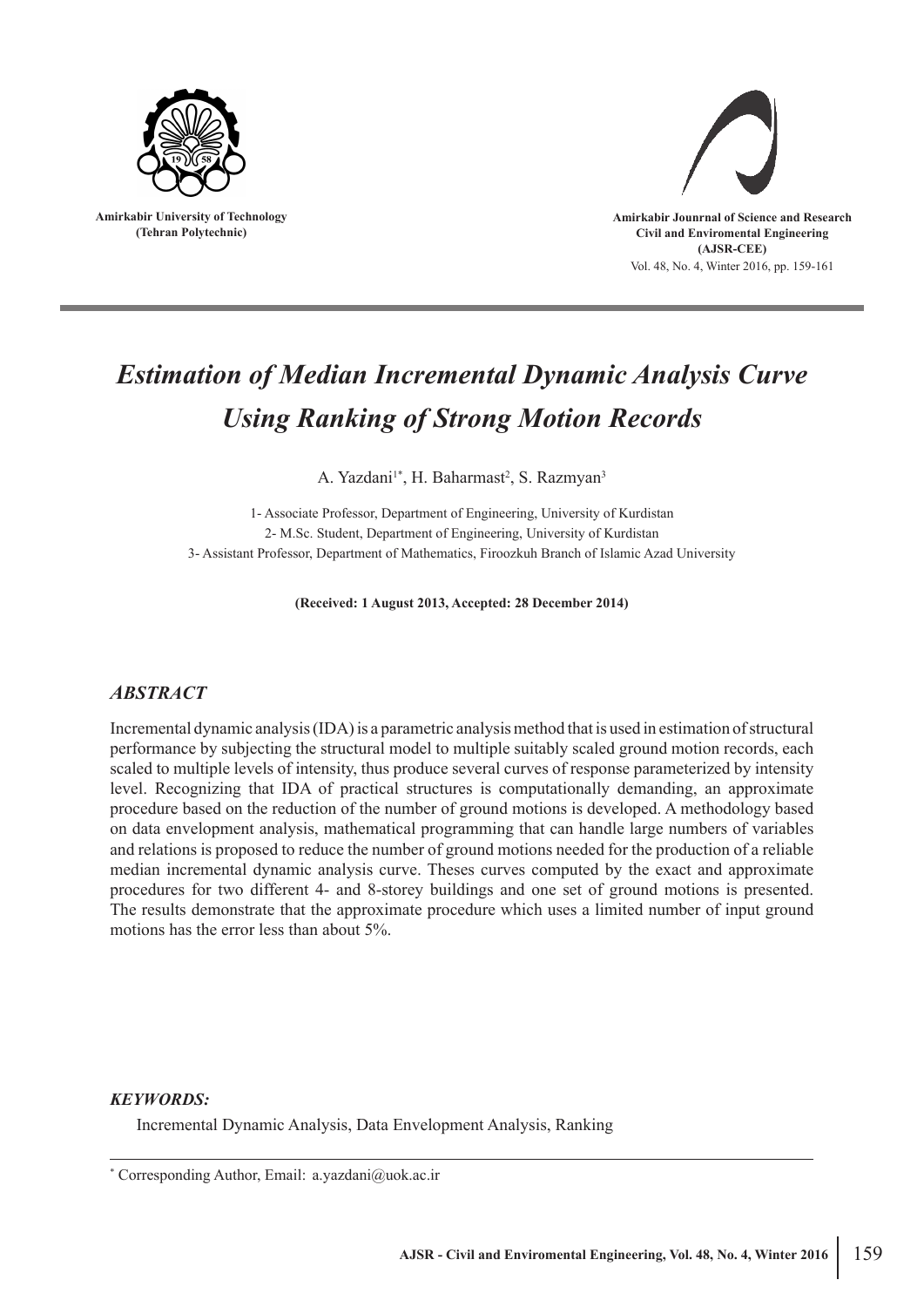### **1- Introduction**

Incremental dynamic analysis (IDA) is a parametric analysis method that estimates seismic demand and capacity by subjecting the structural model to multiple suitably scaled ground motion records, each scaled to multiple levels of intensity, thus produce several curves of response parameterized by intensity level [1]. A series of nonlinear dynamical analyses under a suite of ground motion records is a computer-intensive procedure. Therefore, there is a great need for a simple procedure that carries the advantages of IDA while using nonlinear dynamical analyses. In an approximate method, a single degree of freedom (SDOF) system is defined to approximate the static pushover (SPO) curve for the multiple degree of freedom (MDOF) structure to reduce the computational effort required for IDA to estimate the seismic demand for the structure [2-4].

The standard deviation in the estimation of the median provides a measurement of the uncertainty in the median caused by the limited number of ground motion records. The standard deviation of the median values of the IDA curve can be reduced by increasing the number of records. Although the dispersion in the seismic response is an important result, it is often more important to quantify the median response, e.g., the median IDA curve. Data envelopment analysis (DEA) [5] is widely applied to the performance analysis of many decisional entities. The main objective of the DEA models is the evaluation of the overall efficiencies of the decision making units (DMUs) by a scalar measure with a value between zero and one that converts a set of inputs into a set of outputs. Combining various inputs and outputs into one value, such as the ratio of aggregated outputs to aggregated inputs, will allow to evaluate and rank the performance of DMUs by their corresponding single measures. With the proposed ranking methodology, an attempt has been made to reduce the number of ground motion records required to predict the median IDA curve. The procedure based on this ranking methodology is illustrated by example computations for 4 and 8 storey building using the exact and approximate procedures for ensembles of ground motion records.

#### **2- Data envelopment analysis**

Data envelopment analysis (DEA) is widely applied to the performance analysis of many decisional entities in different fields, such as

economics, business and engineering. DEA utilizes techniques like mathematical programming that can handle large numbers of variables and relationships (constraints) which relaxes the requirements that are often encountered when one is limited to choosing only a few inputs and outputs. In DEA, the organization under study is called a DMU [5]. The use of DEA to provide an overall assessment of the performances of all efficient DMUs and rank them has become an interesting topic. The ranking is based on a measurement of the efficiency of the DMU. The efficiency is calculated by a scalar measure with a value between zero (the worst) and one (the best) through a linear programming (LP) model, and the weights assigned to each linear aggregation are the results of the corresponding LP. Different ranking methods have been developed that use several classification criteria and are not entirely mutually exclusive [6]. For *n* DMUs with the input  $X=(x_i) \in R^{m \times n}$ and the output *Y*= $(y_{ij}) \in R^{s \times n}$ , the production possibility set *P* is defined as follows:

$$
P = \{(x, y) | x \ge X \lambda, y \le Y \lambda, \lambda \ge 0\}
$$
 (1)

where  $\lambda$  is a non-negative vector in  $R<sup>n</sup>$ . In an effort to estimate the efficiency of  $k<sup>th</sup>$ -DMU, the following linear program can be formulated:

$$
Min \rho = \frac{1 - \frac{1}{m} \sum_{i=1}^{m} s_i^{-} / x_{io}}{1 - \frac{1}{s} \sum_{r=1}^{s} s_r^{+} / y_{ro}}
$$
(2)

where  $\rho$  is a positive index that it is equal to or smaller than unity  $(0 \le \rho \le 1)$  and *s* is the number of outputs. Given the data, the efficiency of each DMU is measured; hence, *n* optimizations is needed, one for each  $\text{DMU}_j$  ( $j=1,\ldots,n$ ) to be evaluated.

#### **3- Methodology**

IDA requires both creation of a MDOF mathematical model that can be used for the simulation of the realistic seismic response of the structure and selection of a suite of ground motion records to represent an earthquake scenario. Consequently, IDA is powerful tool, but in most design cases it is complex and time-consuming. The aim of this study is to decrease the number of ground motion records needed for the prediction of a median IDA curve of the MDOF system. The main steps of the methodology are present in Fig. 1 and can be describe as follow:

1) Create simple mathematical model e.g. SDOF system. This model should be a good representative of the linear and non-linear characteristic MDOF